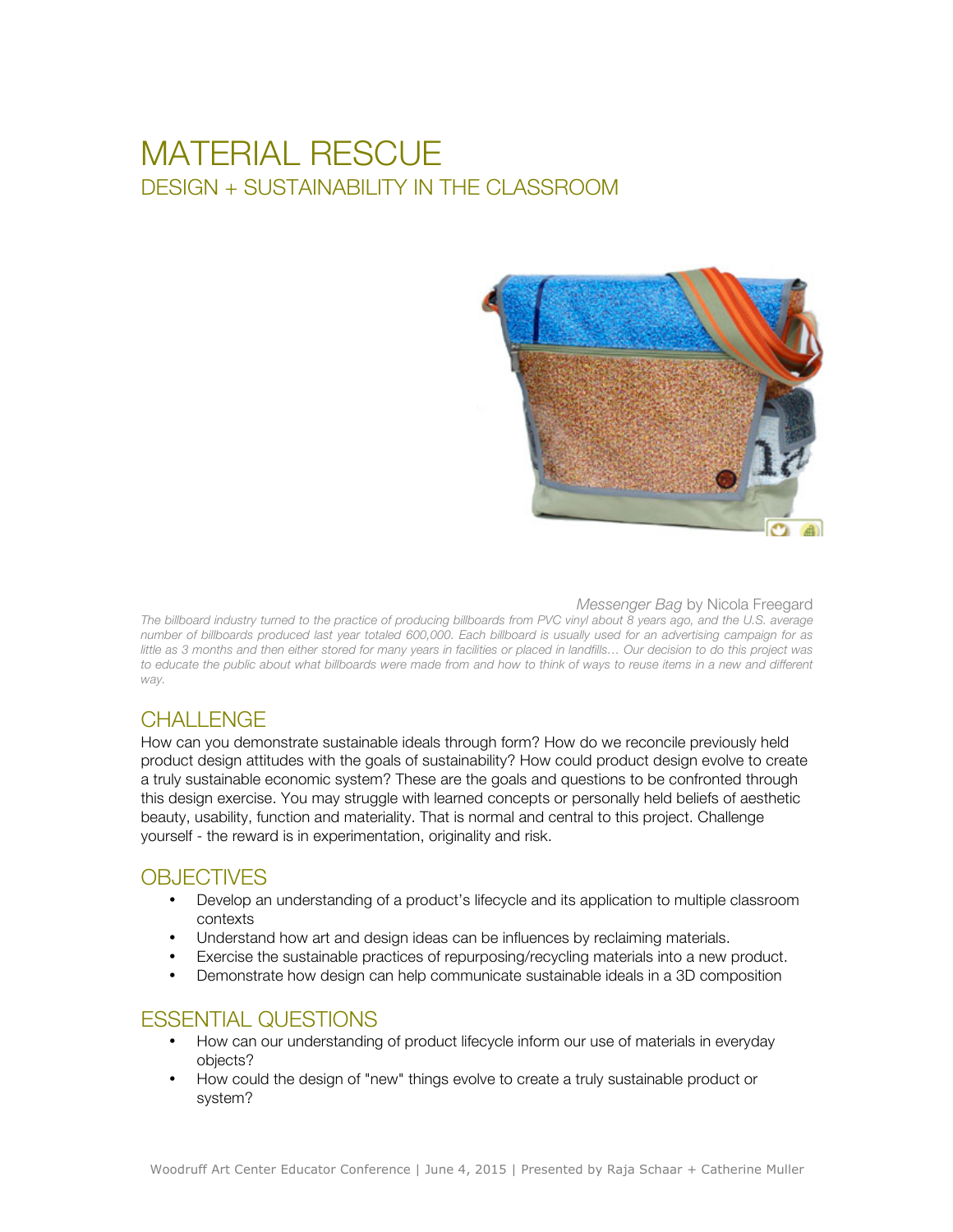# GOAL

In groups of 3, students will conceptualize and prototype a new "product" made from discarded, repurposed, recycled, found or locally-sourced materials. The aim of this project is to create a second life for the discarded materials and/or products using sustainable design strategies.

# **PROCESS**

1. Gather materials

- Collect discarded, repurposed, recycled, found, or locally-sourced materials from which to create a product. (Refer to 'Sustainable Design Criteria' below). The only "new" materials allowed are hardware, adhesives, paints and/or resins. Please keep the use of "new" materials to a minimum.
- 2. Research the Material Lifecycle of the original materials.
	- State the design issues of the composite material source (such as): intended use of product, design specifications, material properties, manufacturing processes, environmental connections (place of use), design limitation/shortcomings. Why were they discarded? How were they produced?
- 3. Experiment with material manipulations
- 4. Work to clarify scenario/problem/opportunity.
	- Outline scope of problem that allows for experimentation at multiple scales/contexts/users
	- Organize Problem Statement
	- Draft a Design Statement: Concise sentence or 2 that summarizes primary goal(s), task,
	- user, and context.
	- Prioritize Criteria for success.
	- List contextual parameters that will drive design features, material use, and operation.
- 4. Design and prototype proposed solution.
	- Identify and create concept sketches for a product form you will create from repurposed materials.
	- Creative iterative models/prototypes of design ideas
	- The final product should be made entirely of reused materials. The only exceptions are fasteners that may be introduced to make the product structurally sound.
	- The final product should address original problem statement
- 5. Document (in a diagrammatic format)
	- Design Process
	- New material life cycle. How will the old materials be used in your new product?
	- Justify How will the new product could be sustainable

4. Provide construction drawings (scaled, measured, orthographic drawings and assembly diagrams), and a final finish level prototype to show evidence of your final product idea.

# DELIVERABLES (DUE AT TIME OF PRESENTATION)

1. Presentation that includes

- Diagram that shows the lifecycle analysis of original materials and new product
- Concept development sketches
- Photos of Prototype Development
- Construction/Shop Drawings.
- Final Prototype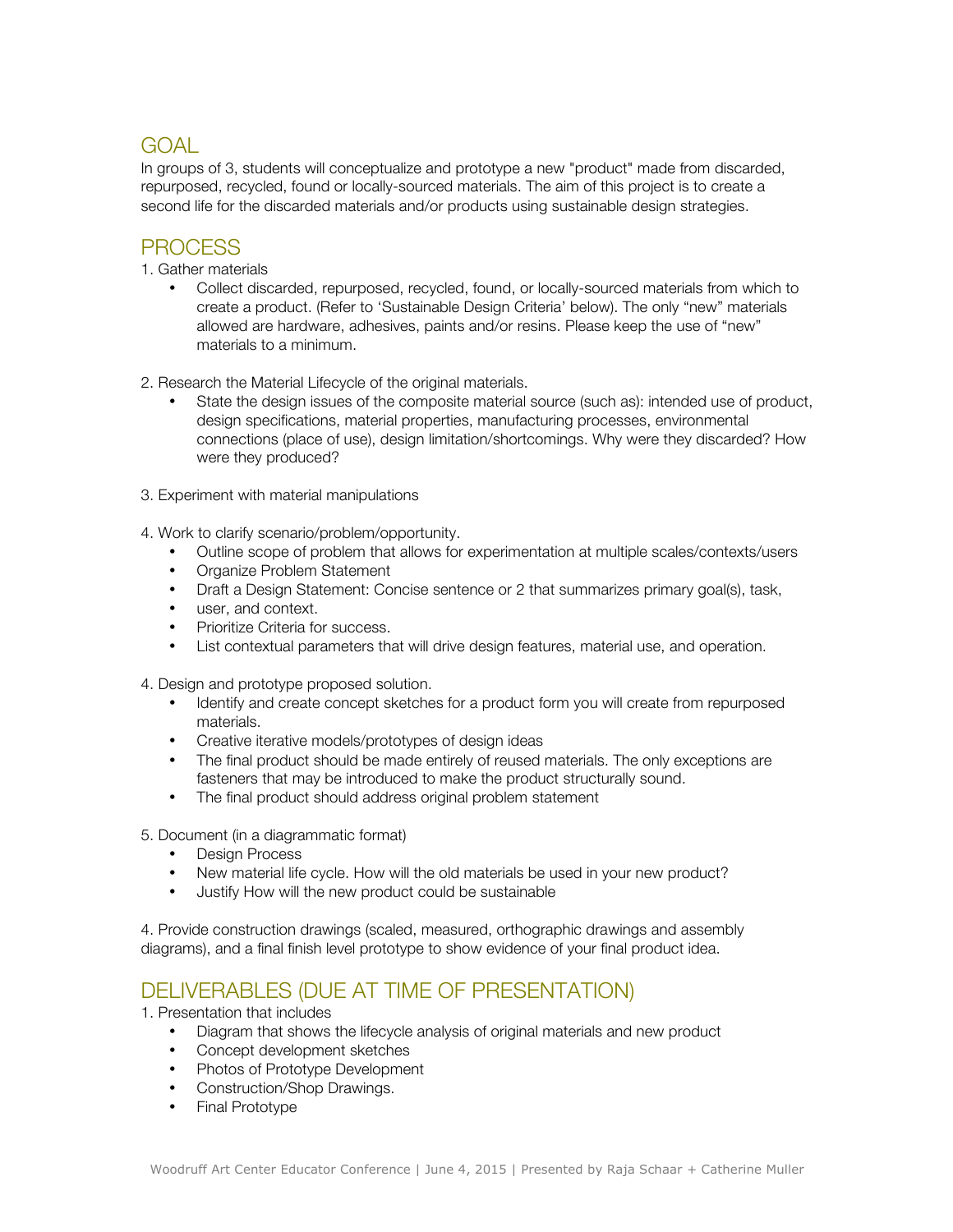### SUSTAINABLE DESIGN CRITERIA (from Stuart Walker's *Sustainable by Design,* 2006)

- 1. The design should make minimal, if any, use of new resources, and cause minimal detriment to the environment.
- 2. It should make use of readily available materials and components; these could include materials or components distinctive to a locality, locally available mass-produced components for general usage, and mass-produced elements from former applications.
- 3. Constituent parts should be modified as little as possible so that any future reuse is not compromised by their inclusion in this design.
- 4. It should be capable of being economically made, maintained, repaired, upgraded, and 'redispersed' or decommissioned, at the local level. This reduces the need for shipping and packaging and provides opportunities either for local employment or for users to create the object themselves, thereby offering the possibility for greater 'ownership' of their material environment.

### **REFERENCES**

- Fuad-Luke, A. (2007) EcoDesign: The sourcebook. San Fransisco: Chonicle Books Llc
- McDonough, W. & Braungart, M. (2002). Cradle to cradle: Remaking the way we make things. New
- York: North Point Press.
- Papaneck, V. (1995). The green imperative: Natural design for the real world. New York: Thames and Hudson Inc.
- Industrial Designers Society of America, EcoDesign Section: http://www.idsa.org/sections/ecodesign
- inhabitat: design that will save the world: http://inhabitat.com/
- *Upcycling*, from Wikipedia: http://en.wikipedia.org/wiki/Upcycling

# INFLUENTIAL ARTISTS + DESIGNERS

*11 Artists Doing Amazing Things With Recycled Materials* http://mentalfloss.com/article/13046/11-artists-doing-amazing-things-recycled-materials http://www.treehugger.com/tag/upcycling/

# PROJECT GRADING CRITERIA

Composition of final design 30%

- What is your intention/message? How do sustainable ideals influence product form?
- Is the final form thoroughly explored through drawing/modeling?
- Depth of investigation/experimentation of constituent materials/parts.
- Craftsmanship of final prototype 30%
	- Appropriateness to design intent.
	- Evidence of pride and ownership in work.

Presentation 30%

- Design Statement that reflects sustainable ideas and how you used form decisions to communicate sustainable ideals.
- Concept Development Drawings and Study Model Photos
- Final Design Documentation Drawings and Diagrams
- Lifecycle analysis

Directions and Participation 10%

- Demonstration of regular work habits
- Timely Fulfillment of all project requirements and deliverables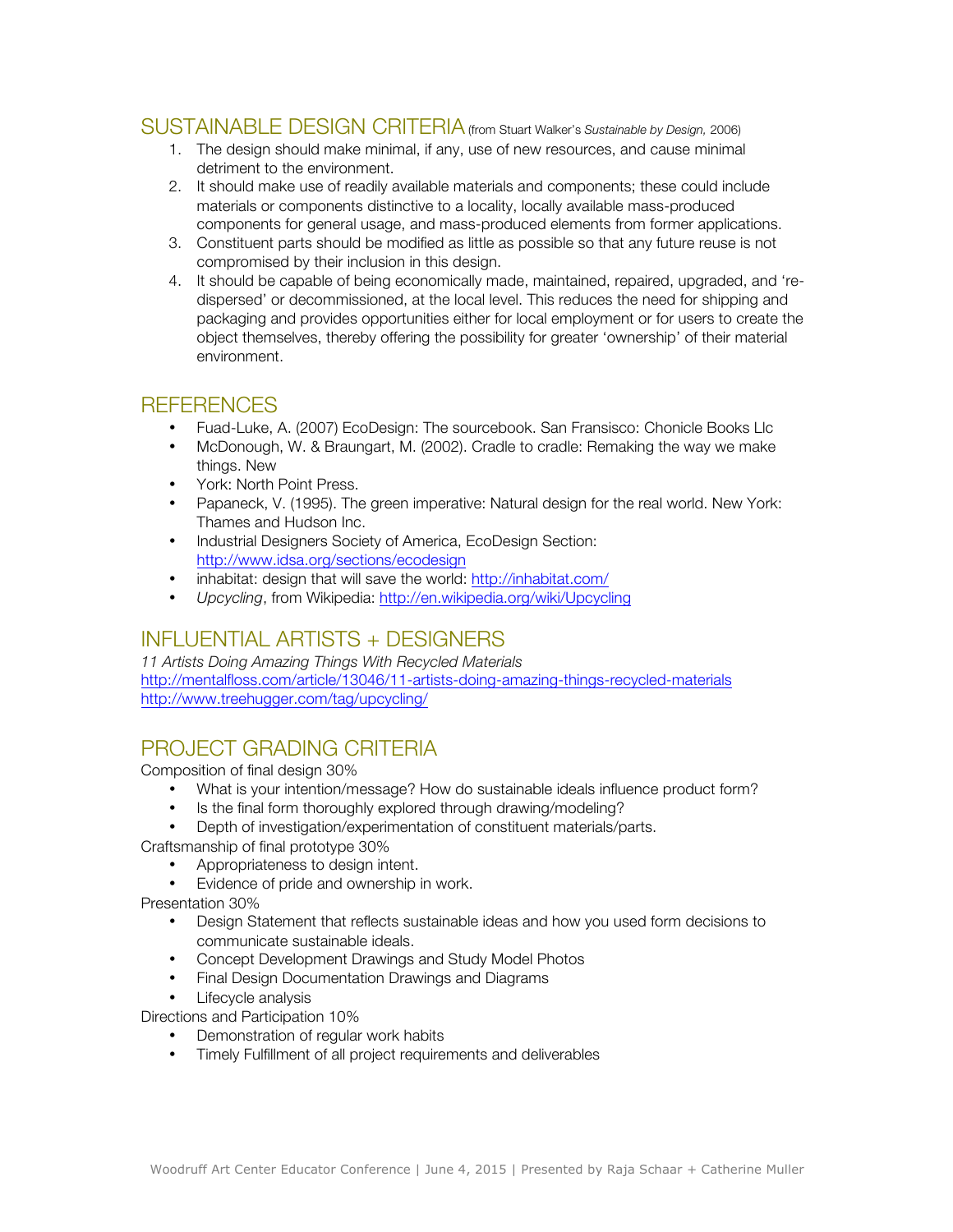# AGENDA

Day 1

- 1. Lecture and Discussion: Design + Sustainability: Part 1
- 2. Video and Discussion: Better Living Through Chemistry
- 3. Reading
	- *What we touch touches us: Materials, Affects, and Affordances*, by Tom H. Fisher.
	- Chp. 1, A Question of Design, Cradle to Cradle by McDonough & Braungart.
	- Chp. 4, Waste Equals Food, Cradle to Cradle by McDonough & Braungart.

# Day 2

- 1. Lecture and Discussion: Readings & Presentation Product Life Cycle Analysis (PLCA)
- 2. In class + Continue for Homework:
	- 1. Create Groups
	- 2. Distribute products/materials that will be re-used throughout the project.
	- 3. Product Disassembly.
	- 4. Identify Composite Materials, Qualities, Uses, and Advantages

### Day 3

- 1. Students continue product analysis
	- a. Study the Product Life Cycle Analysis (PCLA) of original product/materials composite materials.
- 2. In-Class and Continue for Homework: PLCA
	- a. Trace the life cycle of your products components all the way back to the raw natural material (through harvesting, processing, and transportation):
	- b. Identify all of the major steps and processes involved in turning the raw material into a usable component.
	- c. Identify additional chemicals and/or materials involved/consumed in the separate processes.
	- d. Graphically map the life of the product forward from manufacturing. Think:
		- i. Assembly and transportation
		- ii. Packaging
		- iii. Distribution
		- iv. Use/installation/consumption
		- v. Post-consumer Disposal or Recycle/repurpose
		- vi. The more detailed analysis, the better!
	- e. Based on your understanding of eco-design strategies, evaluate the "Greenness" of this original product.
- 3. DUE: Next Class
	- 1. Record findings through words and images, and organize the information into an printed infographic or graphic outline.
	- 2. Be prepared to verbally present and share your

### Day 4

- 1. PLCA presentations
- 2. In Class + Form Homework
	- a. Experiment with different ways to cut, adhere, bend, melt, joint, etc.

#### Day 5

- 1. Work Day: continue material experiments
- 2. Assignment: Photo Document material experiments

### Day 6

1. Develop Design Brief